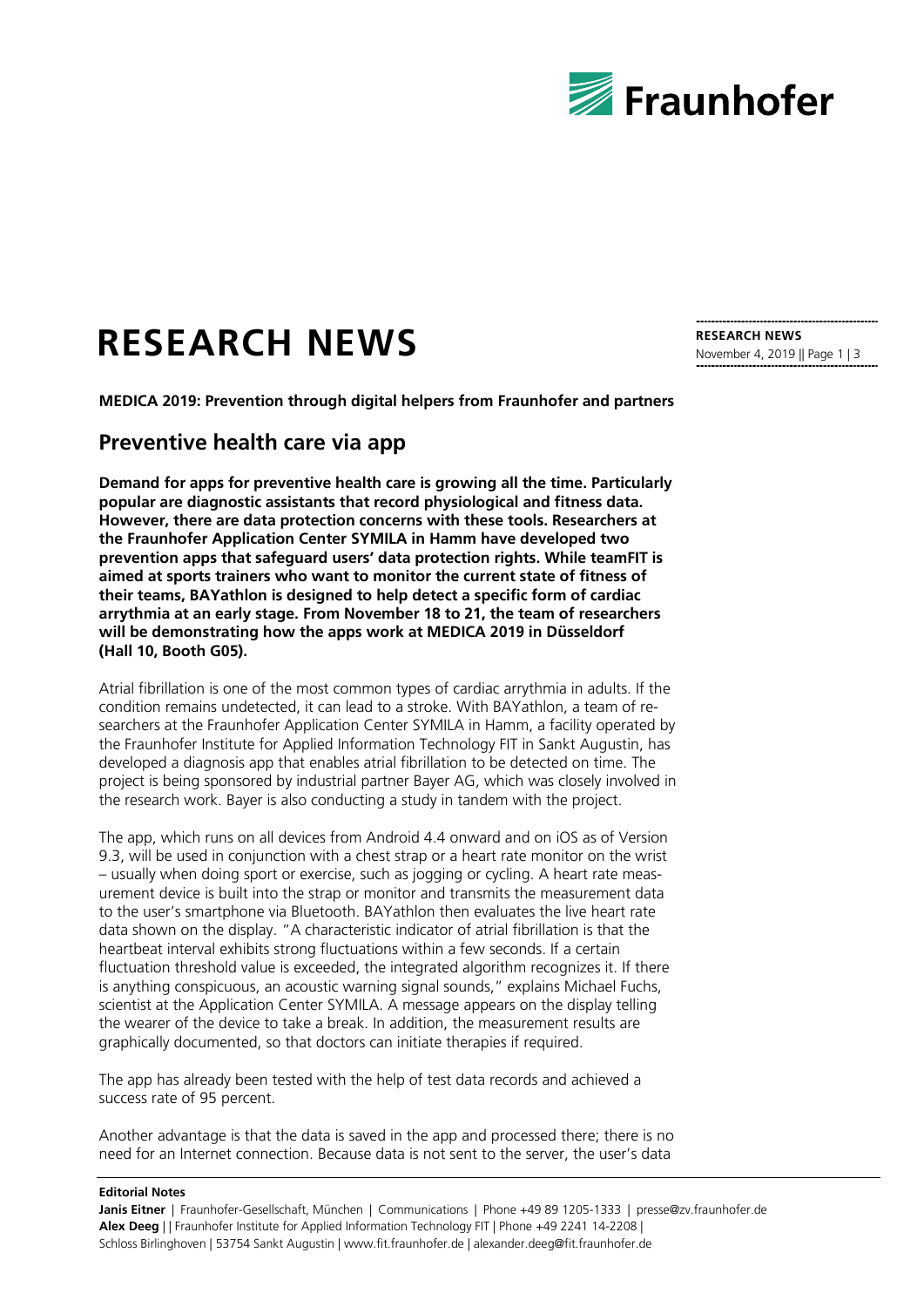

protection rights are safeguarded. A further USP is that BAYathlon can be used in conjunction with all measurement devices that support open source.

## **An app that minimizes the risk of injury**

With teamFIT, which is based on the teliFIT platform, trainers receive a tool for objectively evaluating the current state of fitness of the athletes under their care. The goal of the prevention app is to detect early signs of a looming injury that could put a player out of action for a lengthy period of time. In such cases, the trainer can reduce the athlete's training workload, for instance, so as to ease the strain on the affected area. In professional sport, finding the perfect balance between all-out intensity and periods of rest is critically important. The app helps trainers to achieve this. teliFIT is already being used by the second-division German handball team ASV Hamm-Westfalen e.V., but the license is available to all sports clubs. It supports both iOS and Android devices.

Players use the app several times a day, before and after every training session, when they answer certain questions and provide information about things such as their general state of health, their sleep pattern and their training. The trainer receives the evaluated data for all players for every day in a clear overview. Parameters such as wellness score, chronic strain, acute strain, EWMA (exponentially weighted moving averages), freshness index, ACWR (acute chronic workload ratio), monotony index, and stress, help the trainer to estimate the athletes' fitness condition. "The app anonymizes each player's answers so that they cannot be identified by their teammates. For their part, trainers are saved the tedium of laborious questioning and the filling out of Excel lists," says Prof. Harald Mathis, scientist at Fraunhofer FIT and director of the Application Center SYMILA.

**RESEARCH NEWS** November 4, 2019 || Page 2 | 3